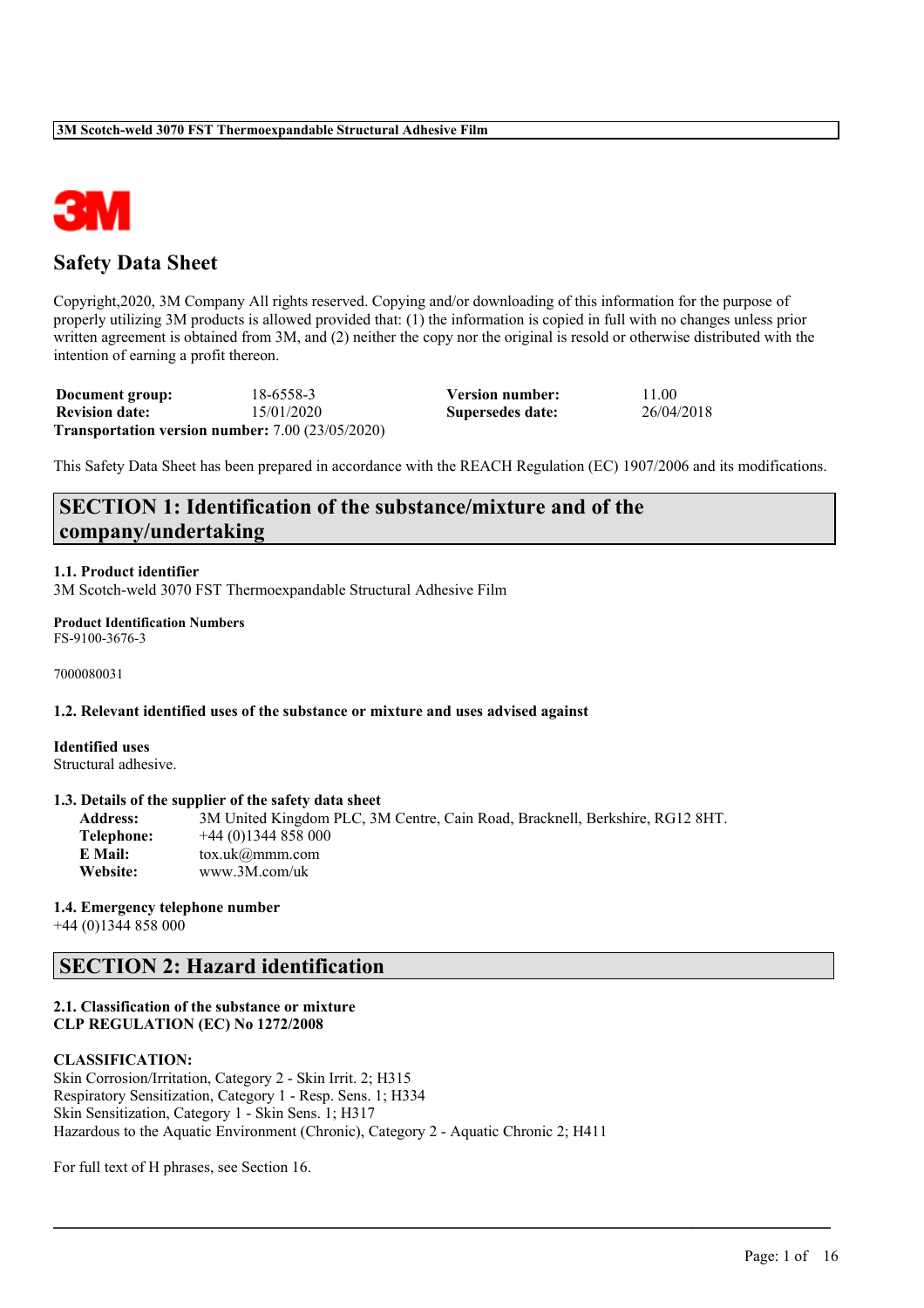### **2.2. Label elements CLP REGULATION (EC) No 1272/2008**

### **SIGNAL WORD**

DANGER.

**Symbols:** GHS08 (Health Hazard) |GHS09 (Environment) |

### **Pictograms**



| Ingredients:<br>Ingredient                                                                                           | CAS Nbr        | EC No.    | $\%$ by Wt               |
|----------------------------------------------------------------------------------------------------------------------|----------------|-----------|--------------------------|
| Phenol-formaldehyde polymer, glycidyl ether                                                                          | 28064-14-4     |           | $10 - 30$                |
| reaction product: bisphenol-A-(epichlorhydrin)                                                                       | 25068-38-6     | 500-033-5 | $\overline{10}$<br>$5 -$ |
| 2-Propenenitrile, polymer with 1,3-butadiene,<br>carboxy-terminated, polymers with bisphenol A and<br>epichlorhydrin | 68610-41-3     |           | $3 -$<br>- 7             |
| reaction product: bisphenol-A-(epichlorhydrin)<br>$(MW>700, \leq 1200)$                                              | 25068-38-6     | 500-033-5 | $1 - 3$                  |
| 3,7-Dinitroso-1,3,5,7-tetraazabicyclo <sup>[3.3.1]</sup> nonane                                                      | $101 - 25 - 7$ | 202-928-3 | $l -$<br>$\mathcal{R}$   |

### **HAZARD STATEMENTS:**

| H315 | Causes skin irritation.                                                    |
|------|----------------------------------------------------------------------------|
| H334 | May cause allergy or asthma symptoms or breathing difficulties if inhaled. |
| H317 | May cause an allergic skin reaction.                                       |
|      |                                                                            |

H411 Toxic to aquatic life with long lasting effects.

# **PRECAUTIONARY STATEMENTS**

| <b>Prevention:</b> |                                                                                                   |
|--------------------|---------------------------------------------------------------------------------------------------|
| P <sub>261</sub> A | Avoid breathing vapours.                                                                          |
| <b>P280E</b>       | Wear protective gloves.                                                                           |
| <b>Response:</b>   |                                                                                                   |
| $P304 + P340$      | IF INHALED: Remove person to fresh air and keep comfortable for breathing.                        |
| $P342 + P311$      | If experiencing respiratory symptoms: Call a POISON CENTRE or doctor/physician.                   |
| $P333 + P313$      | If skin irritation or rash occurs: Get medical advice/attention.                                  |
| Disposal:          |                                                                                                   |
| <b>P501</b>        | Dispose of contents/container in accordance with applicable local/regional/national/international |

 $\mathcal{L}_\mathcal{L} = \mathcal{L}_\mathcal{L} = \mathcal{L}_\mathcal{L} = \mathcal{L}_\mathcal{L} = \mathcal{L}_\mathcal{L} = \mathcal{L}_\mathcal{L} = \mathcal{L}_\mathcal{L} = \mathcal{L}_\mathcal{L} = \mathcal{L}_\mathcal{L} = \mathcal{L}_\mathcal{L} = \mathcal{L}_\mathcal{L} = \mathcal{L}_\mathcal{L} = \mathcal{L}_\mathcal{L} = \mathcal{L}_\mathcal{L} = \mathcal{L}_\mathcal{L} = \mathcal{L}_\mathcal{L} = \mathcal{L}_\mathcal{L}$ 

Contains 8% of components with unknown hazards to the aquatic environment.

regulations.

### **Notes on labelling**

Eye Irrit. 2 (H319) is not applied due to the nature of this product (adhesive film).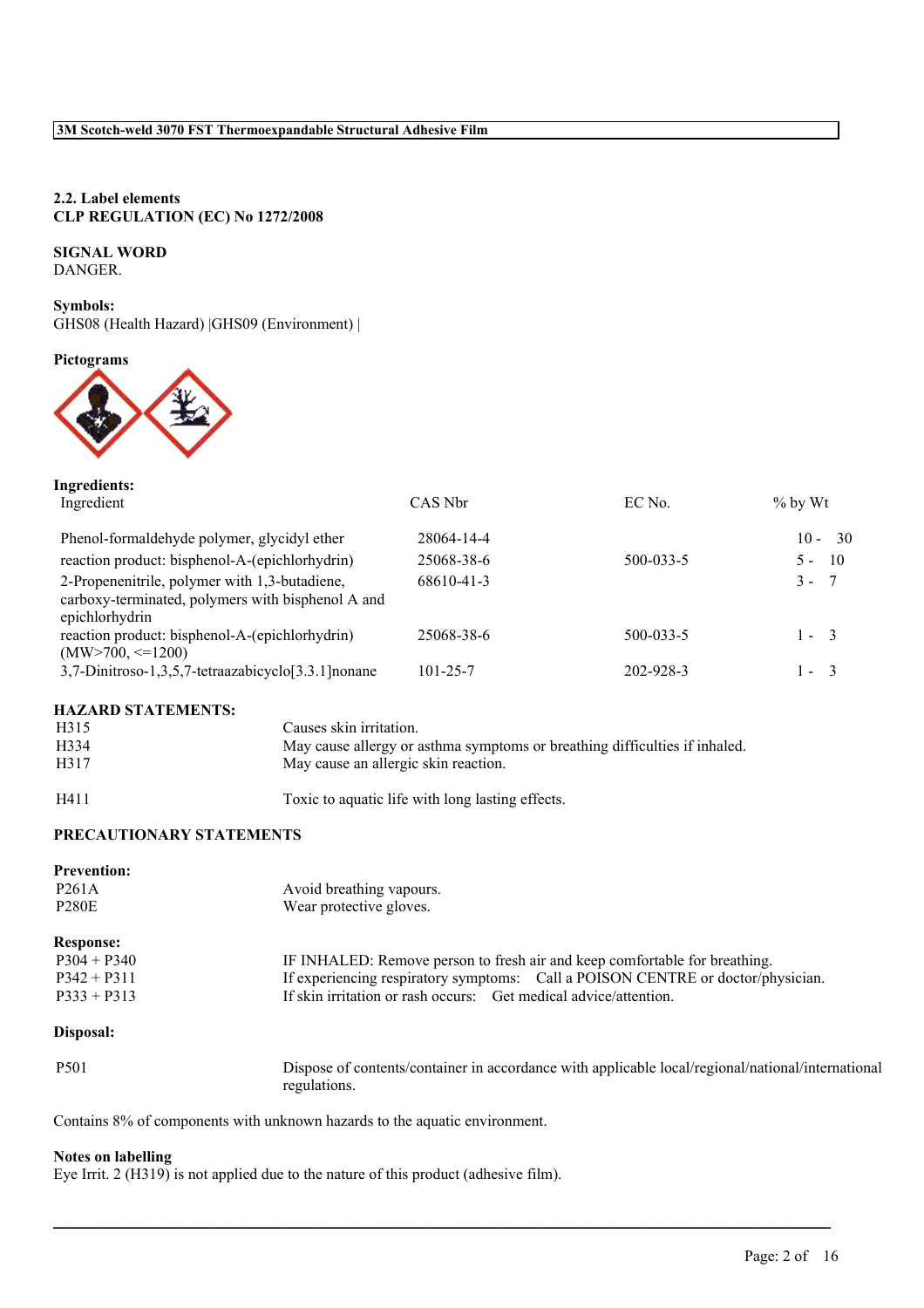### **2.3. Other hazards**

None known.

# **SECTION 3: Composition/information on ingredients**

| Ingredient                                                                                                               | <b>CAS Nbr</b>       | EC No.    | <b>REACH</b><br>Registration | % by Wt                  | <b>Classification</b>                                                                         |
|--------------------------------------------------------------------------------------------------------------------------|----------------------|-----------|------------------------------|--------------------------|-----------------------------------------------------------------------------------------------|
|                                                                                                                          |                      |           | No.                          |                          |                                                                                               |
| aluminium hydroxide                                                                                                      | 21645-51-2 244-492-7 |           | $01 -$<br>2119529246-<br>39  | $30 -$                   | 60 Substance with a<br>Community level exposure<br>limit in the workplace                     |
| Phenol-formaldehyde polymer, glycidyl 28064-14-4<br>ether                                                                |                      |           |                              | $10 -$                   | 30 Skin Sens. 1, H317; Aquatic<br>Chronic 2, H411                                             |
| Glass bubbles                                                                                                            | 65997-17-3           | 266-046-0 |                              | $5 -$<br>10              | Substance with a<br>Community level exposure<br>limit in the workplace                        |
| reaction product: bisphenol-A-<br>(epichlorhydrin)                                                                       | 25068-38-6           | 500-033-5 | 101-<br>2119456619-<br>26    | $5 -$<br>10              | Skin Irrit. 2, H315; Eye Irrit.<br>2, H319; Skin Sens. 1,<br>H317; Aquatic Chronic 2,<br>H411 |
| 2-Propenenitrile, polymer with 1,3-<br>butadiene, carboxy-terminated,<br>polymers with bisphenol A and<br>epichlorhydrin | 68610-41-3           |           |                              | $3 -$<br>$7\overline{ }$ | Skin Irrit. 2, H315; Eye Irrit.<br>2, H319; Skin Sens. 1B,<br>lH317                           |
| 3,7-Dinitroso-1,3,5,7-<br>tetraazabicyclo[3.3.1] nonane                                                                  | $101 - 25 - 7$       | 202-928-3 |                              | $1 -$<br>$\overline{3}$  | Self-react. CD, H242; Acute<br>Tox. 4, H302; Resp. Sens. 1,<br>H334                           |
| Dicyandiamide                                                                                                            | $461 - 58 - 5$       | 207-312-8 |                              | $\overline{3}$<br>$1 -$  | Substance not classified as<br>hazardous                                                      |
| 4,4'-Methylenediphenylene<br>bis(dimethylurea)                                                                           | 10097-09-3           |           | $01 -$<br>0000016986-<br>54  | $\mathcal{E}$<br>$1 -$   | Substance not classified as<br>lhazardous                                                     |
| reaction product: bisphenol-A-<br>(epichlorhydrin) (MW>700, $\leq$ =1200)                                                | 25068-38-6           | 500-033-5 |                              | $1 -$<br>$\overline{3}$  | Skin Irrit. 2, H315; Eye Irrit.<br>2, H319; Skin Sens. 1, H317                                |

Please see section 16 for the full text of any H statements referred to in this section

For information on ingredient occupational exposure limits or PBT or vPvB status, see sections 8 and 12 of this SDS

# **SECTION 4: First aid measures**

### **4.1. Description of first aid measures**

### **Inhalation**

Remove person to fresh air. If you feel unwell, get medical attention.

### **Skin contact**

Immediately wash with soap and water. Remove contaminated clothing and wash before reuse. If signs/symptoms develop, get medical attention.

### **Eye contact**

Flush with large amounts of water. Remove contact lenses if easy to do. Continue rinsing. If signs/symptoms persist,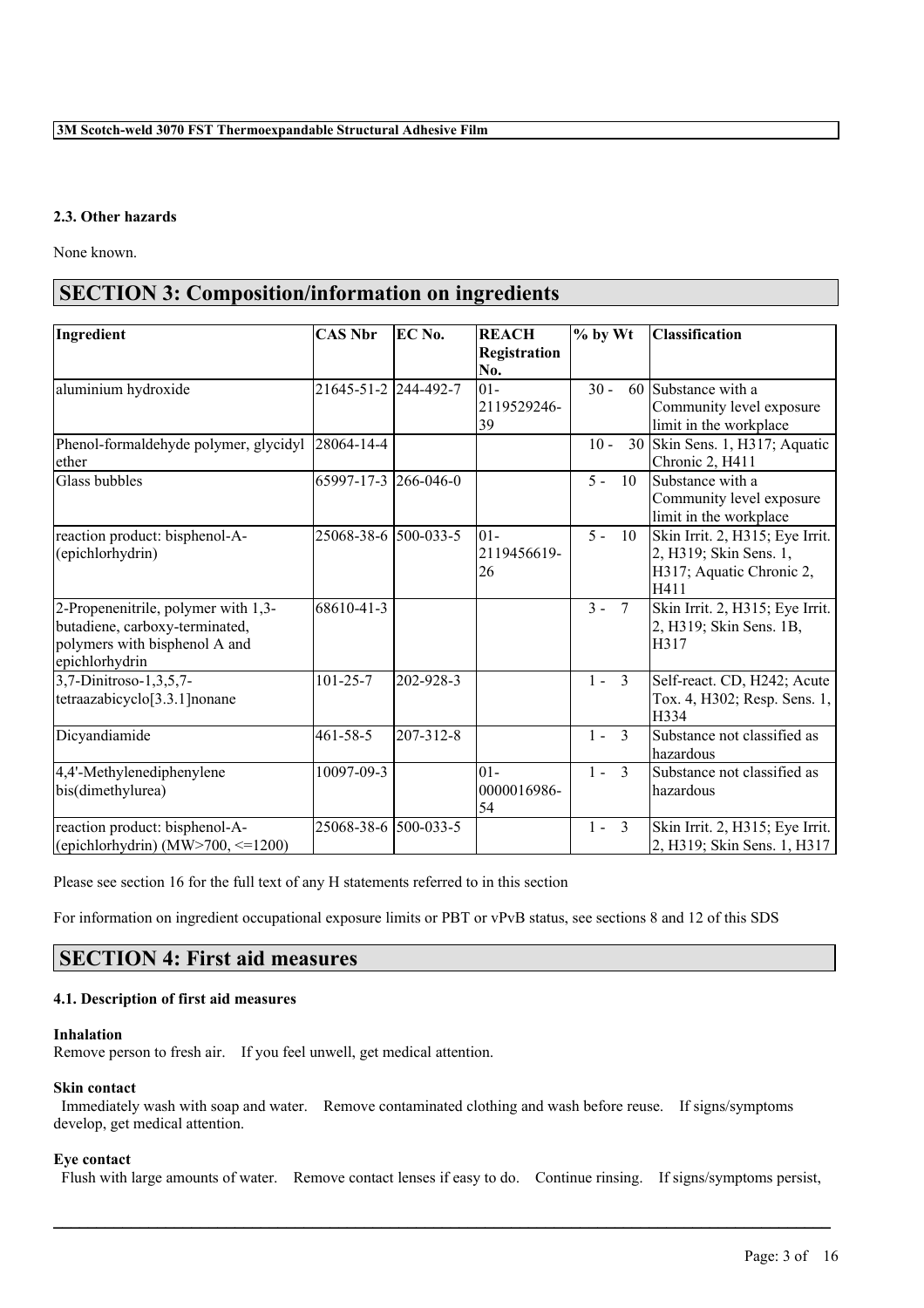get medical attention.

### **If swallowed**

Rinse mouth. If you feel unwell, get medical attention.

### **4.2. Most important symptoms and effects, both acute and delayed**

See Section 11.1 Information on toxicological effects

### **4.3. Indication of any immediate medical attention and special treatment required** Not applicable

# **SECTION 5: Fire-fighting measures**

### **5.1. Extinguishing media**

In case of fire: Use a fire fighting agent suitable for ordinary combustible material such as water or foam to extinguish.

### **5.2. Special hazards arising from the substance or mixture**

None inherent in this product.

### **Hazardous Decomposition or By-Products**

| <b>Substance</b>    | Condition          |
|---------------------|--------------------|
| Aldehydes.          | During combustion. |
| formaldehyde        | During combustion. |
| Carbon monoxide     | During combustion. |
| Carbon dioxide.     | During combustion. |
| Hydrogen Chloride   | During combustion. |
| Hydrogen cyanide.   | During combustion. |
| Ammonia             | During combustion. |
| Oxides of nitrogen. | During combustion. |
|                     |                    |

### **5.3. Advice for fire-fighters**

When fire fighting conditions are severe and total thermal decomposition of the product is possible, wear full protective clothing, including helmet, self-contained, positive pressure or pressure demand breathing apparatus,tunic and trousers (leggings),bands around arms, waist and legs, face mask, and protective covering for exposed areas of the head.

# **SECTION 6: Accidental release measures**

### **6.1. Personal precautions, protective equipment and emergency procedures**

Evacuate area. Ventilate the area with fresh air. For large spill, or spills in confined spaces, provide mechanical ventilation to disperse or exhaust vapours, in accordance with good industrial hygiene practice. Refer to other sections of this SDS for information regarding physical and health hazards, respiratory protection, ventilation, and personal protective equipment.

 $\mathcal{L}_\mathcal{L} = \mathcal{L}_\mathcal{L} = \mathcal{L}_\mathcal{L} = \mathcal{L}_\mathcal{L} = \mathcal{L}_\mathcal{L} = \mathcal{L}_\mathcal{L} = \mathcal{L}_\mathcal{L} = \mathcal{L}_\mathcal{L} = \mathcal{L}_\mathcal{L} = \mathcal{L}_\mathcal{L} = \mathcal{L}_\mathcal{L} = \mathcal{L}_\mathcal{L} = \mathcal{L}_\mathcal{L} = \mathcal{L}_\mathcal{L} = \mathcal{L}_\mathcal{L} = \mathcal{L}_\mathcal{L} = \mathcal{L}_\mathcal{L}$ 

### **6.2. Environmental precautions**

Avoid release to the environment.

### **6.3. Methods and material for containment and cleaning up**

Collect as much of the spilled material as possible. Sweep up. Place in a closed container approved for transportation by appropriate authorities. Clean up residue. Seal the container. Dispose of collected material as soon as possible.

### **6.4. Reference to other sections**

Refer to Section 8 and Section 13 for more information

# **SECTION 7: Handling and storage**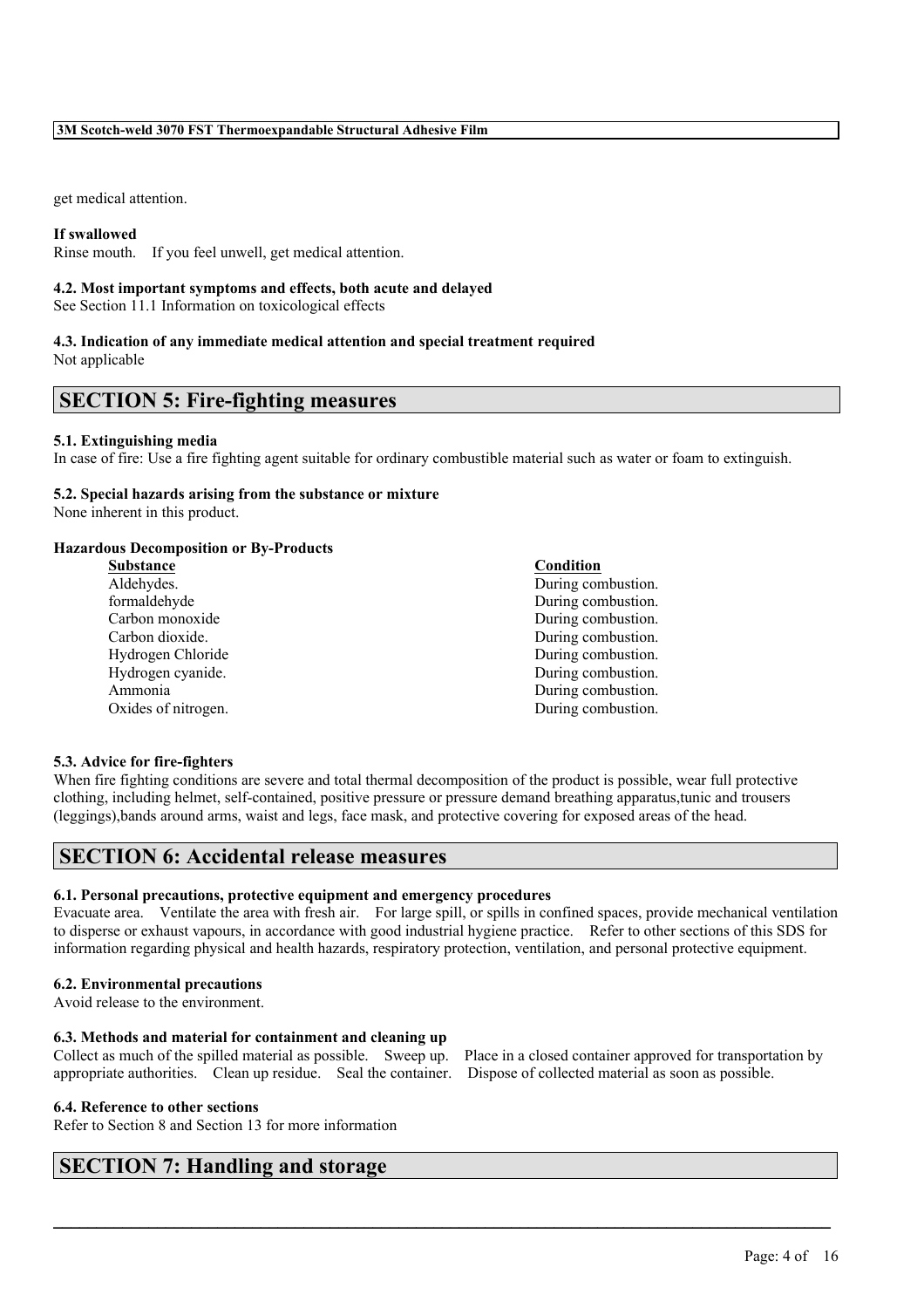### **7.1. Precautions for safe handling**

Avoid skin contact with hot material. For industrial/occupational use only. Not for consumer sale or use. Avoid breathing dust/fume/gas/mist/vapours/spray. Do not get in eyes, on skin, or on clothing. Do not eat, drink or smoke when using this product. Wash thoroughly after handling. Contaminated work clothing should not be allowed out of the workplace. Avoid release to the environment. Wash contaminated clothing before reuse.

### **7.2. Conditions for safe storage including any incompatibilities**

Store away from heat.

### **7.3. Specific end use(s)**

See information in Section 7.1 and 7.2 for handling and storage recommendations. See Section 8 for exposure controls and personal protection recommendations.

# **SECTION 8: Exposure controls/personal protection**

### **8.1 Control parameters**

### **Occupational exposure limits**

If a component is disclosed in section 3 but does not appear in the table below, an occupational exposure limit is not available for the component.

| Ingredient                                | <b>CAS Nbr</b>    | Agency       | Limit type                                | <b>Additional comments</b> |
|-------------------------------------------|-------------------|--------------|-------------------------------------------|----------------------------|
| DUST, INERT OR NUISANCE 21645-51-2 UK HSC |                   |              | TWA(as inhalable dust):10                 |                            |
|                                           |                   |              | $mg/m^3$ ; TWA(as respirable              |                            |
|                                           |                   |              | dust):4 mg/m <sup>3</sup>                 |                            |
| Glass bubbles                             | 65997-17-3        | Manufacturer | TWA(as non-fibrous, inhalable             |                            |
|                                           |                   | determined   | fraction) $(8 \text{ hours})$ :10         |                            |
|                                           |                   |              | $mg/m3$ ; TWA(as non-fibrous,             |                            |
|                                           |                   |              | respirable) $(8 \text{ hours})$ : 3 mg/m3 |                            |
| Glass, oxide, chemicals                   | 65997-17-3 UK HSC |              | TWA(as fiber): $5 \text{ mg/m}$ 3(1)      |                            |
|                                           |                   |              | fibers/ml)                                |                            |
| UK HSC: UK Health and Safety Commission   |                   |              |                                           |                            |
| TWA: Time-Weighted-Average                |                   |              |                                           |                            |
| STEL: Short Term Exposure Limit           |                   |              |                                           |                            |

CEIL: Ceiling

### **Biological limit values**

No biological limit values exist for any of the components listed in Section 3 of this safety data sheet.

**Recommended monitoring procedures:**Information on recommended monitoring procedures can be obtained from UK **HSC** 

### **8.2. Exposure controls**

### **8.2.1. Engineering controls**

Use general dilution ventilation and/or local exhaust ventilation to control airborne exposures to below relevant Exposure Limits and/or control dust/fume/gas/mist/vapours/spray. If ventilation is not adequate, use respiratory protection equipment.

### **8.2.2. Personal protective equipment (PPE)**

# **Eye/face protection**

None required.

### **Skin/hand protection**

Select and use gloves and/or protective clothing approved to relevant local standards to prevent skin contact based on the results of an exposure assessment. Selection should be based on use factors such as exposure levels, concentration of the substance or mixture, frequency and duration, physical challenges such as temperature extremes, and other use conditions.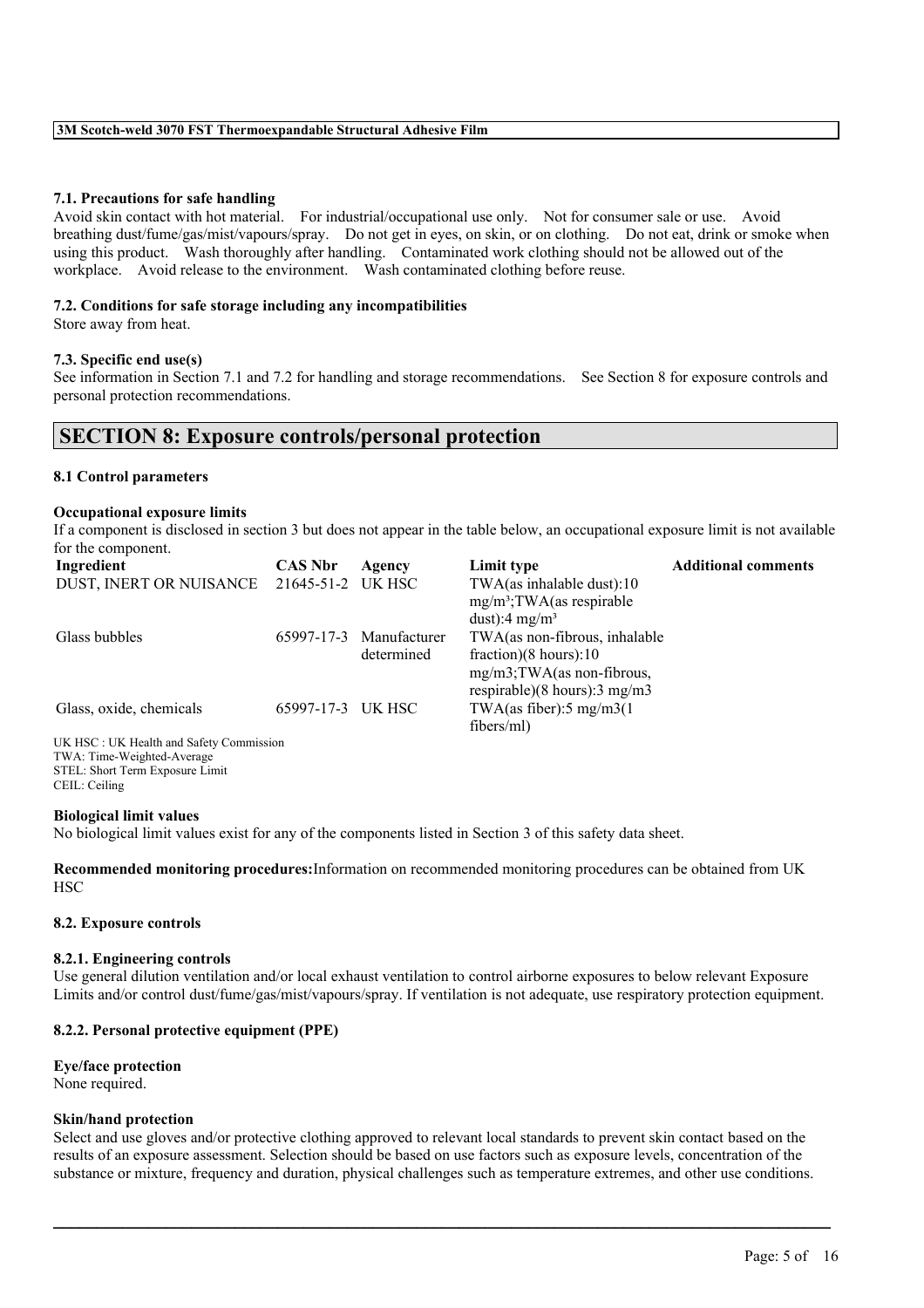Consult with your glove and/or protective clothing manufacturer for selection of appropriate compatible gloves/protective clothing. Note: Nitrile gloves may be worn over polymer laminate gloves to improve dexterity. Gloves made from the following material(s) are recommended:

**Material Thickness (mm) Breakthrough Time** Polymer laminate No data available No data available

*Applicable Norms/Standards* Use gloves tested to EN 374

If this product is used in a manner that presents a higher potential for exposure (eg. spraying, high splash potential etc.), then use of protective coveralls may be necessary. Select and use body protection to prevent contact based on the results of an exposure assessment. The following protective clothing material(s) are recommended: Apron - polymer laminate

### **Respiratory protection**

An exposure assessment may be needed to decide if a respirator is required. If a respirator is needed, use respirators as part of a full respiratory protection program. Based on the results of the exposure assessment, select from the following respirator type(s) to reduce inhalation exposure:

Half facepiece or full facepiece air-purifying respirator suitable for organic vapours and particulates

For questions about suitability for a specific application, consult with your respirator manufacturer.

*Applicable Norms/Standards* Use a respirator conforming to EN 140 or EN 136: filter types A & P

### **Thermal hazards**

Wear heat insulating gloves when handling hot material to prevent thermal burns.

*Applicable Norms/Standards* Use gloves tested to EN 407

# **SECTION 9: Physical and chemical properties**

### **9.1. Information on basic physical and chemical properties**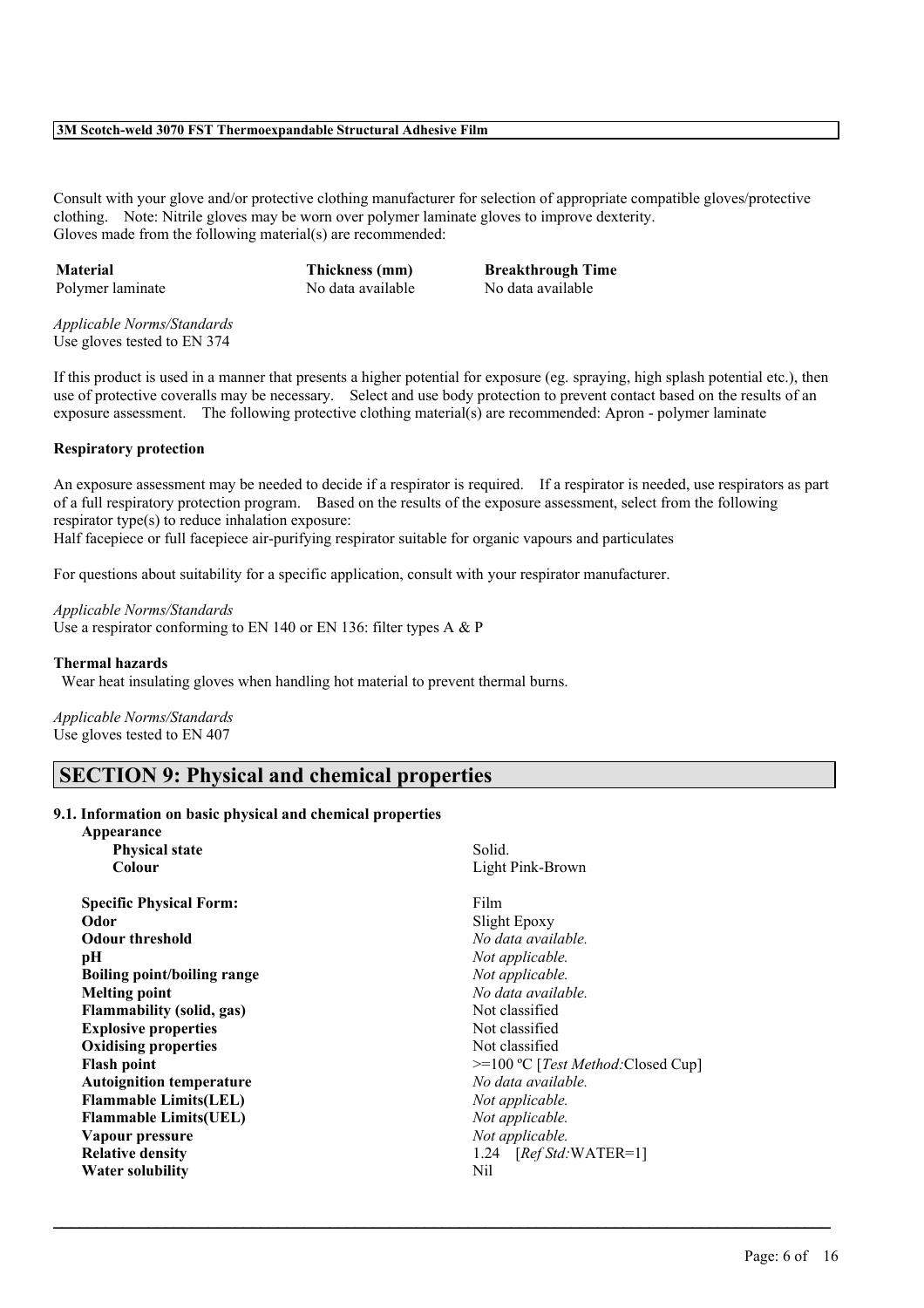# Page: 7 of 16

The information below may not agree with the EU material classification in Section 2 and/or the ingredient

classifications in Section 3 if specific ingredient classifications are mandated by a competent authority. In addition, statements and data presented in Section 11 are based on UN GHS calculation rules and classifications derived from **3M assessments.**

**11.1 Information on Toxicological effects**

**Signs and Symptoms of Exposure**

# Based on test data and/or information on the components, this material may produce the following health effects:

# **Inhalation**

Allergic respiratory reaction: Signs/symptoms may include difficulty breathing, wheezing, cough, and tightness of chest.

# **Skin contact**

**10.3 Possibility of hazardous reactions**

Hazardous polymerisation will not occur.

**10.6 Hazardous decomposition products**

Avoid curing large quantities of material to prevent a premature reaction (exotherm) with production of intense heat and

**10.4 Conditions to avoid**

smoke. Heat.

Stable.

# **3M Scotch-weld 3070 FST Thermoexpandable Structural Adhesive Film**

**Solubility- non-water** *No data available.* **Partition coefficient: n-octanol/water** *No data available.* **Evaporation rate** *No data available.* **Vapour density** *Not applicable.* **Decomposition temperature** *No data available.* **Viscosity** *No data available.* **Density** *No data available.*

**SECTION 10: Stability and reactivity**

This material is considered to be non reactive under normal use conditions

Refer to section 5.2 for hazardous decomposition products during combustion.

**SECTION 11: Toxicological information**

**9.2. Other information EU Volatile Organic Compounds** *No data available.*

**10.1 Reactivity**

**10.2 Chemical stability**

**10.5 Incompatible materials**

None known.

None known.

# **Substance Condition**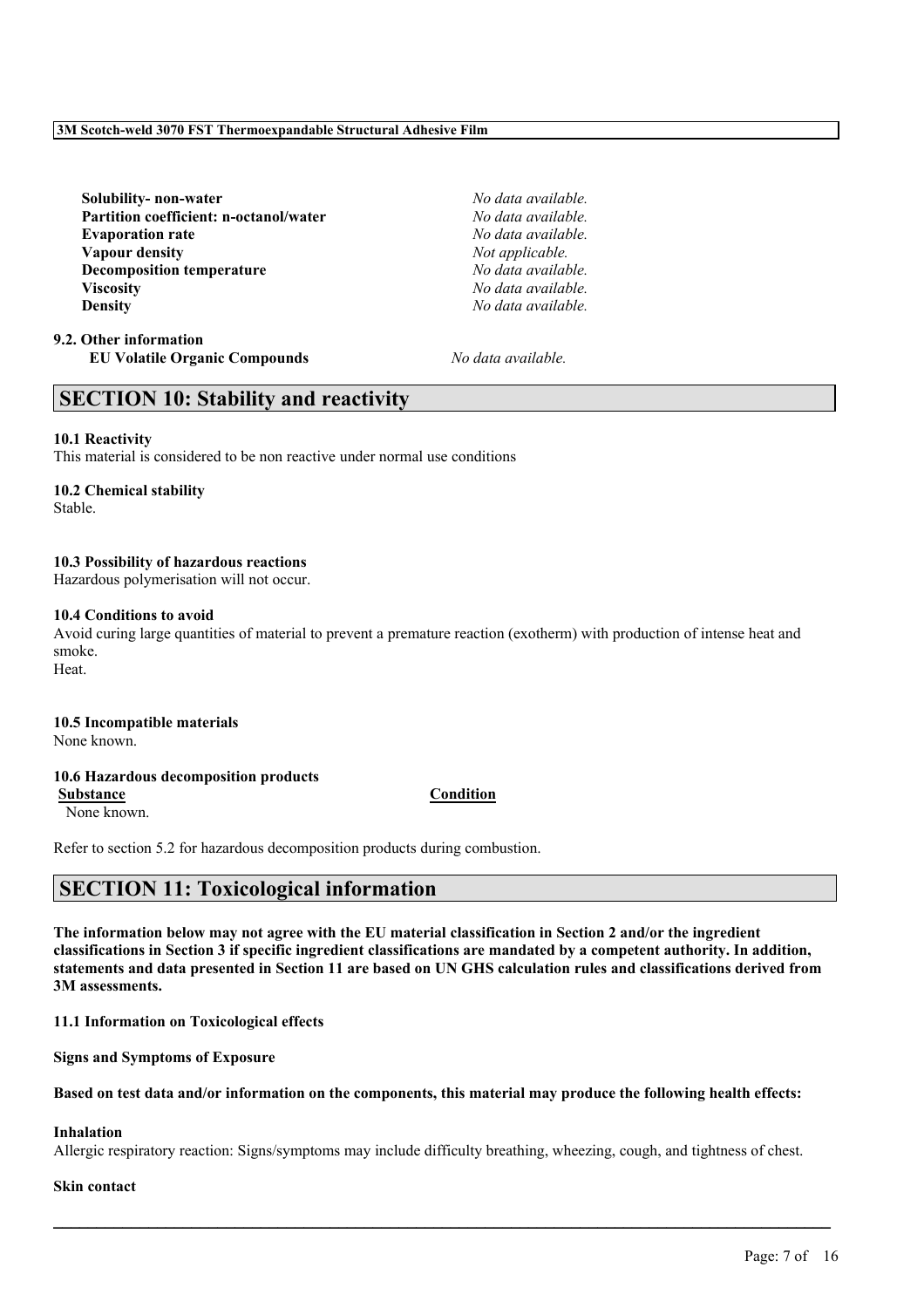Mild Skin Irritation: Signs/symptoms may include localised redness, swelling, itching, and dryness. Allergic skin reaction (non-photo induced): Signs/symptoms may include redness, swelling, blistering, and itching.

### **Eye contact**

Contact with the eyes during product use is not expected to result in significant irritation.

### **Ingestion**

Physical Blockage: Signs/symptoms may include cramping, abdominal pain, and constipation.

### **Toxicological Data**

If a component is disclosed in section 3 but does not appear in a table below, either no data are available for that endpoint or the data are not sufficient for classification.

### **Acute Toxicity**

| <b>Name</b>                                                                                                                                 | Route       | <b>Species</b> | Value                                             |
|---------------------------------------------------------------------------------------------------------------------------------------------|-------------|----------------|---------------------------------------------------|
| Overall product                                                                                                                             | Dermal      |                | No data available; calculated $ATE > 5,000$ mg/kg |
| Overall product                                                                                                                             | Ingestion   |                | No data available; calculated $ATE > 5,000$ mg/kg |
| aluminium hydroxide                                                                                                                         | Dermal      |                | LD50 estimated to be $>$ 5,000 mg/kg              |
| aluminium hydroxide                                                                                                                         | Ingestion   | Rat            | $LD50 > 5,000$ mg/kg                              |
| Phenol-formaldehyde polymer, glycidyl ether                                                                                                 | Dermal      | Rabbit         | $LD50 > 6,000$ mg/kg                              |
| Phenol-formaldehyde polymer, glycidyl ether                                                                                                 | Inhalation- | Rat            | $LC50 > 1.7$ mg/l                                 |
|                                                                                                                                             | Dust/Mist   |                |                                                   |
|                                                                                                                                             | (4 hours)   |                |                                                   |
| Phenol-formaldehyde polymer, glycidyl ether                                                                                                 | Ingestion   | Rat            | $LD50 > 4,000$ mg/kg                              |
| reaction product: bisphenol-A-(epichlorhydrin)                                                                                              | Dermal      | Rat            | $LD50 > 1,600$ mg/kg                              |
| reaction product: bisphenol-A-(epichlorhydrin)                                                                                              | Ingestion   | Rat            | $LD50 > 1,000$ mg/kg                              |
| Glass bubbles                                                                                                                               | Dermal      |                | LD50 estimated to be $>$ 5,000 mg/kg              |
| Glass bubbles                                                                                                                               | Ingestion   |                | LD50 estimated to be $2,000 - 5,000$ mg/kg        |
| 2-Propenenitrile, polymer with 1,3-butadiene, carboxy-                                                                                      | Dermal      | Not.           | LD50 $3,000$ mg/kg                                |
| terminated, polymers with bisphenol A and epichlorhydrin                                                                                    |             | available      |                                                   |
| 2-Propenenitrile, polymer with 1,3-butadiene, carboxy-                                                                                      | Ingestion   | <b>Not</b>     | $LD50 > 34,000$ mg/kg                             |
| terminated, polymers with bisphenol A and epichlorhydrin                                                                                    |             | available      |                                                   |
| Dicyandiamide                                                                                                                               | Dermal      | Rabbit         | $LD50 > 10,000$ mg/kg                             |
| Dicvandiamide                                                                                                                               | Ingestion   | Rat            | $LD50 > 30,000$ mg/kg                             |
| 3,7-Dinitroso-1,3,5,7-tetraazabicyclo[3.3.1] nonane                                                                                         | Ingestion   | Rat            | $\overline{LDS0}$ 940 mg/kg                       |
| reaction product: bisphenol-A-(epichlorhydrin) (MW>700,                                                                                     | Dermal      | Rat            | $LD50 > 1,600$ mg/kg                              |
| $\leq$ 1200)                                                                                                                                |             |                |                                                   |
| reaction product: bisphenol-A-(epichlorhydrin) (MW>700,                                                                                     | Ingestion   | Rat            | $LD50 > 1,000$ mg/kg                              |
| $\leq$ 1200)                                                                                                                                |             |                |                                                   |
| 4,4'-Methylenediphenylene bis(dimethylurea)                                                                                                 | Dermal      | Rabbit         | $LD50 > 2,000$ mg/kg                              |
| 4,4'-Methylenediphenylene bis(dimethylurea)                                                                                                 | Ingestion   | Rat            | $LD50 > 5,000$ mg/kg                              |
| the contract of the contract of the contract of the contract of the contract of the contract of the contract of<br>$\sqrt{1 + \frac{1}{2}}$ |             |                |                                                   |

 $ATE = acute$  toxicity estimate

### **Skin Corrosion/Irritation**

| Name                                                                            | <b>Species</b> | Value                     |
|---------------------------------------------------------------------------------|----------------|---------------------------|
|                                                                                 |                |                           |
| aluminium hydroxide                                                             | Rabbit         | No significant irritation |
| Phenol-formaldehyde polymer, glycidyl ether                                     | Rabbit         | Minimal irritation        |
| reaction product: bisphenol-A-(epichlorhydrin)                                  | Rabbit         | Mild irritant             |
| Glass bubbles                                                                   | Professio      | No significant irritation |
|                                                                                 | nal            |                           |
|                                                                                 | judgemen       |                           |
|                                                                                 |                |                           |
| 2-Propenenitrile, polymer with 1,3-butadiene, carboxy-terminated, polymers with | similar        | Irritant                  |
| bisphenol A and epichlorhydrin                                                  | compoun        |                           |
|                                                                                 | ds             |                           |
| Dicvandiamide                                                                   | Human          | Minimal irritation        |
|                                                                                 | and            |                           |
|                                                                                 | animal         |                           |
| reaction product: bisphenol-A-(epichlorhydrin) ( $\text{MW} > 700$ , <=1200)    | Rabbit         | Mild irritant             |
| 4,4'-Methylenediphenylene bis(dimethylurea)                                     | Rabbit         | Minimal irritation        |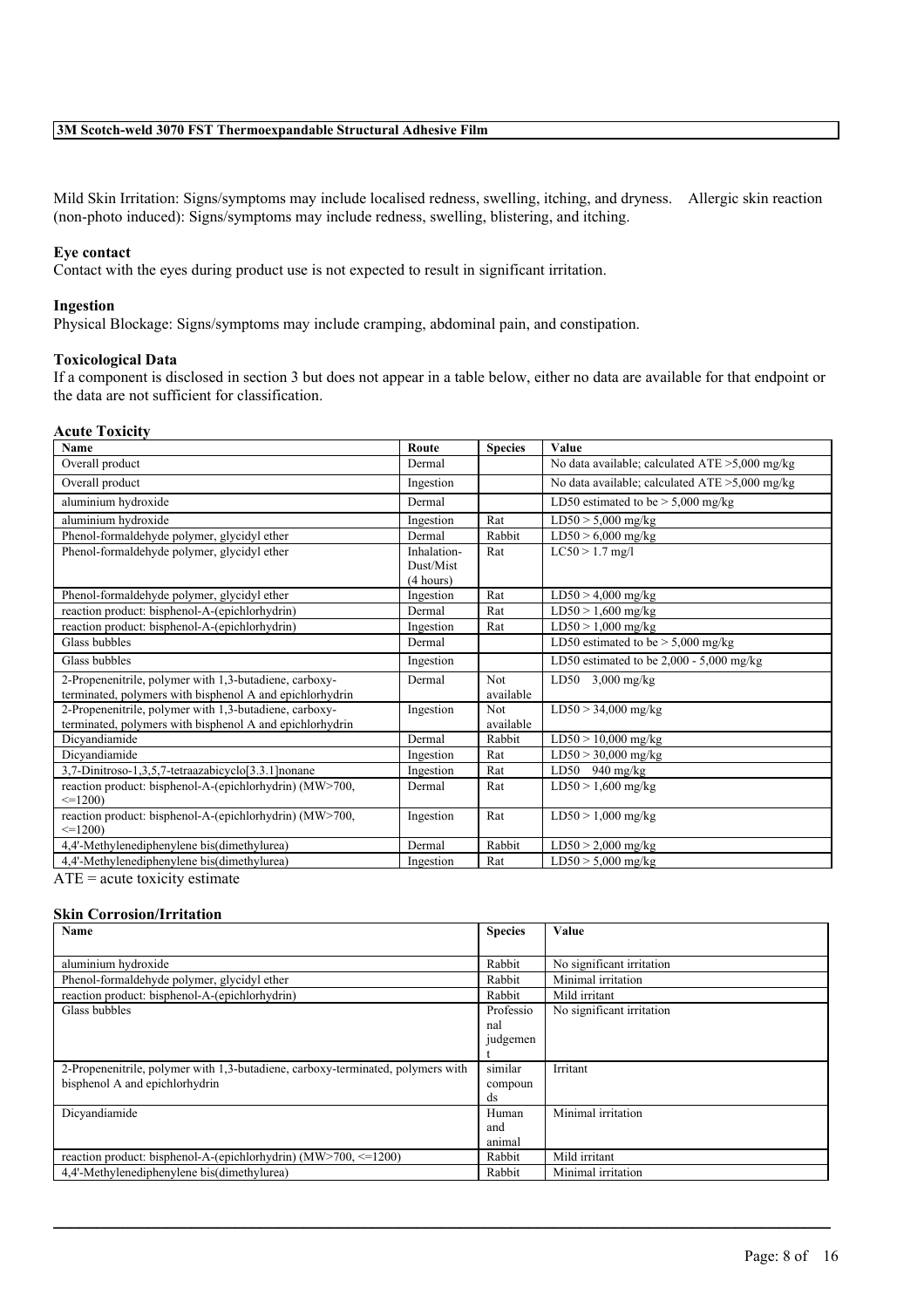### **Serious Eye Damage/Irritation**

| Name                                                                            | <b>Species</b> | Value                     |
|---------------------------------------------------------------------------------|----------------|---------------------------|
|                                                                                 |                |                           |
| aluminium hydroxide                                                             | Rabbit         | No significant irritation |
| Phenol-formaldehyde polymer, glycidyl ether                                     | Rabbit         | Mild irritant             |
| reaction product: bisphenol-A-(epichlorhydrin)                                  | Rabbit         | Moderate irritant         |
| Glass bubbles                                                                   | Professio      | No significant irritation |
|                                                                                 | nal            |                           |
|                                                                                 | judgemen       |                           |
|                                                                                 |                |                           |
| 2-Propenenitrile, polymer with 1,3-butadiene, carboxy-terminated, polymers with | similar        | Severe irritant           |
| bisphenol A and epichlorhydrin                                                  | compoun        |                           |
|                                                                                 | ds             |                           |
| Dicvandiamide                                                                   | Professio      | Mild irritant             |
|                                                                                 | nal            |                           |
|                                                                                 | judgemen       |                           |
|                                                                                 |                |                           |
| reaction product: bisphenol-A-(epichlorhydrin) (MW>700, $\le$ =1200)            | Rabbit         | Moderate irritant         |
| 4,4'-Methylenediphenylene bis(dimethylurea)                                     | Rabbit         | Mild irritant             |

# **Skin Sensitisation**

| Name                                                                            | <b>Species</b> | Value          |
|---------------------------------------------------------------------------------|----------------|----------------|
|                                                                                 |                |                |
| aluminium hydroxide                                                             | Guinea         | Not classified |
|                                                                                 | pig            |                |
| Phenol-formaldehyde polymer, glycidyl ether                                     | Human          | Sensitising    |
|                                                                                 | and            |                |
|                                                                                 | animal         |                |
| reaction product: bisphenol-A-(epichlorhydrin)                                  | Human          | Sensitising    |
|                                                                                 | and            |                |
|                                                                                 | animal         |                |
| 2-Propenenitrile, polymer with 1,3-butadiene, carboxy-terminated, polymers with | similar        | Sensitising    |
| bisphenol A and epichlorhydrin                                                  | compoun        |                |
|                                                                                 | ds             |                |
| Dicvandiamide                                                                   | Guinea         | Not classified |
|                                                                                 | pig            |                |
| reaction product: bisphenol-A-(epichlorhydrin) ( $\text{MW} > 700$ , <=1200)    | Human          | Sensitising    |
|                                                                                 | and            |                |
|                                                                                 | animal         |                |

### **Respiratory Sensitisation**

| Name                                                               | <b>Species</b> | Value          |
|--------------------------------------------------------------------|----------------|----------------|
|                                                                    |                |                |
| reaction product: bisphenol-A-(epichlorhydrin)                     | Human          | Not classified |
| 3.7-Dinitroso-1.3.5.7-tetraazabicyclo[3.3.1] nonane                | Professio      | Sensitising    |
|                                                                    | nal            |                |
|                                                                    | <i>udgemen</i> |                |
|                                                                    |                |                |
| reaction product: bisphenol-A-(epichlorhydrin) $(MW>700 \le 1200)$ | Human          | Not classified |

### **Germ Cell Mutagenicity**

| <b>Name</b>                                         | Route    | <b>Value</b>                                   |
|-----------------------------------------------------|----------|------------------------------------------------|
|                                                     |          |                                                |
| Phenol-formaldehyde polymer, glycidyl ether         | In Vitro | Some positive data exist, but the data are not |
|                                                     |          | sufficient for classification                  |
| reaction product: bisphenol-A-(epichlorhydrin)      | In vivo  | Not mutagenic                                  |
| reaction product: bisphenol-A-(epichlorhydrin)      | In Vitro | Some positive data exist, but the data are not |
|                                                     |          | sufficient for classification                  |
| Glass bubbles                                       | In Vitro | Some positive data exist, but the data are not |
|                                                     |          | sufficient for classification                  |
| Dicyandiamide                                       | In Vitro | Not mutagenic                                  |
| 3,7-Dinitroso-1,3,5,7-tetraazabicyclo[3.3.1] nonane | In vivo  | Not mutagenic                                  |
| 3,7-Dinitroso-1,3,5,7-tetraazabicyclo[3.3.1] nonane | In Vitro | Some positive data exist, but the data are not |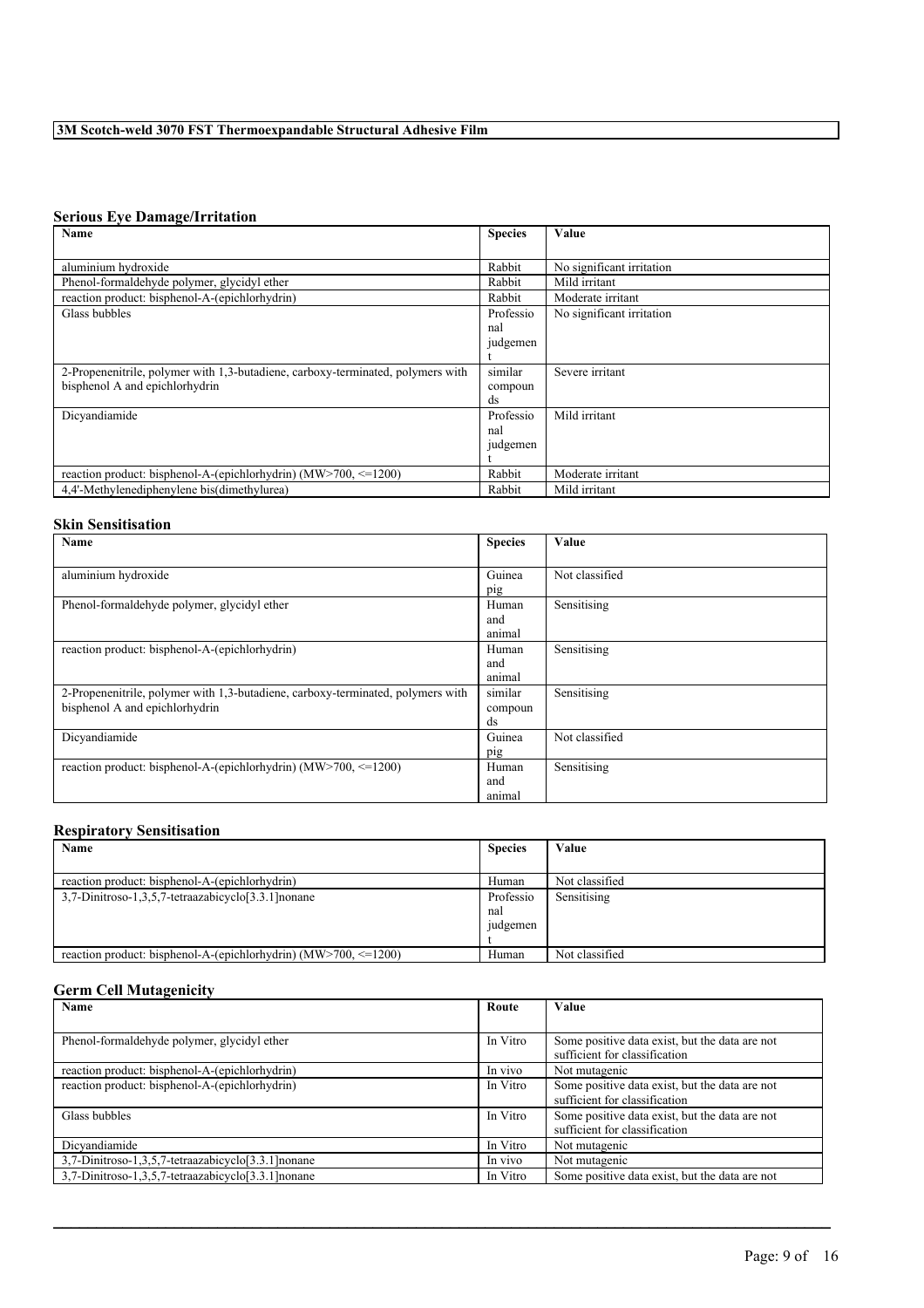|                                                                                |          | sufficient for classification                  |
|--------------------------------------------------------------------------------|----------|------------------------------------------------|
| reaction product: bisphenol-A-(epichlorhydrin) ( $\text{MW} > 700 \leq 1200$ ) | In vivo  | Not mutagenic                                  |
| reaction product: bisphenol-A-(epichlorhydrin) $(MW>700, \le 1200)$            | In Vitro | Some positive data exist, but the data are not |
|                                                                                |          | sufficient for classification                  |

### **Carcinogenicity**

| Name                                                    | Route      | <b>Species</b> | Value                                          |
|---------------------------------------------------------|------------|----------------|------------------------------------------------|
| aluminium hydroxide                                     | <b>Not</b> | Multiple       | Not carcinogenic                               |
|                                                         | specified. | animal         |                                                |
|                                                         |            | species        |                                                |
| reaction product: bisphenol-A-(epichlorhydrin)          | Dermal     | Mouse          | Some positive data exist, but the data are not |
|                                                         |            |                | sufficient for classification                  |
| Glass bubbles                                           | Inhalation | Multiple       | Some positive data exist, but the data are not |
|                                                         |            | animal         | sufficient for classification                  |
|                                                         |            | species        |                                                |
| Dicyandiamide                                           | Ingestion  | Rat            | Not carcinogenic                               |
| reaction product: bisphenol-A-(epichlorhydrin) (MW>700, | Dermal     | Mouse          | Some positive data exist, but the data are not |
| $\leq$ =1200)                                           |            |                | sufficient for classification                  |

# **Reproductive Toxicity**

### **Reproductive and/or Developmental Effects**

| Name                                                                          | Route     | Value                                  | <b>Species</b> | <b>Test result</b>                 | <b>Exposure</b><br><b>Duration</b>    |
|-------------------------------------------------------------------------------|-----------|----------------------------------------|----------------|------------------------------------|---------------------------------------|
| aluminium hydroxide                                                           | Ingestion | Not classified for development         | Rat            | <b>NOAEL 768</b>                   | during                                |
|                                                                               |           |                                        |                | mg/kg/day                          | organogenesis                         |
| reaction product: bisphenol-A-<br>(epichlorhydrin)                            | Ingestion | Not classified for female reproduction | Rat            | <b>NOAEL 750</b><br>mg/kg/day      | 2 generation                          |
| reaction product: bisphenol-A-<br>(epichlorhydrin)                            | Ingestion | Not classified for male reproduction   | Rat            | <b>NOAEL 750</b><br>mg/kg/day      | 2 generation                          |
| reaction product: bisphenol-A-<br>(epichlorhydrin)                            | Dermal    | Not classified for development         | Rabbit         | <b>NOAEL 300</b><br>mg/kg/day      | during<br>organogenesis               |
| reaction product: bisphenol-A-<br>(epichlorhydrin)                            | Ingestion | Not classified for development         | Rat            | <b>NOAEL 750</b><br>mg/kg/day      | 2 generation                          |
| Dicyandiamide                                                                 | Ingestion | Not classified for female reproduction | Rat            | <b>NOAEL</b><br>1.000<br>mg/kg/day | premating $\&$<br>during<br>gestation |
| Dicyandiamide                                                                 | Ingestion | Not classified for male reproduction   | Rat            | NOAEL<br>1.000<br>mg/kg/day        | 44 days                               |
| Dicyandiamide                                                                 | Ingestion | Not classified for development         | Rat            | NOAEL<br>1.000<br>mg/kg/day        | premating $\&$<br>during<br>gestation |
| reaction product: bisphenol-A-<br>(epichlorhydrin) (MW $>700$ , $\leq 1200$ ) | Ingestion | Not classified for female reproduction | Rat            | <b>NOAEL 750</b><br>mg/kg/day      | 2 generation                          |
| reaction product: bisphenol-A-<br>(epichlorhydrin) (MW $>700$ , $\leq 1200$ ) | Ingestion | Not classified for male reproduction   | Rat            | <b>NOAEL 750</b><br>mg/kg/day      | 2 generation                          |
| reaction product: bisphenol-A-<br>(epichlorhydrin) (MW $>700$ , $\leq 1200$ ) | Dermal    | Not classified for development         | Rabbit         | <b>NOAEL 300</b><br>mg/kg/day      | during<br>organogenesis               |
| reaction product: bisphenol-A-<br>(epichlorhydrin) (MW $>700$ , $\leq 1200$ ) | Ingestion | Not classified for development         | Rat            | <b>NOAEL 750</b><br>mg/kg/day      | 2 generation                          |

### **Target Organ(s)**

# **Specific Target Organ Toxicity - single exposure**

For the component/components, either no data is currently available or the data is not sufficient for classification.

# **Specific Target Organ Toxicity - repeated exposure**

| Name              | Route  | Target Organ(s) | Value          | <b>Species</b> | <b>Test result</b> | Exposure        |
|-------------------|--------|-----------------|----------------|----------------|--------------------|-----------------|
|                   |        |                 |                |                |                    | <b>Duration</b> |
| reaction product: | Dermal | liver           | Not classified | Rat            | <b>NOAEL</b>       | 2 years         |
| bisphenol-A-      |        |                 |                |                | .000.              |                 |
| (epichlorhydrin)  |        |                 |                |                | mg/kg/day          |                 |
| reaction product: | Dermal | nervous system  | Not classified | Rat            | <b>NOAEL</b>       | 3 weeks         |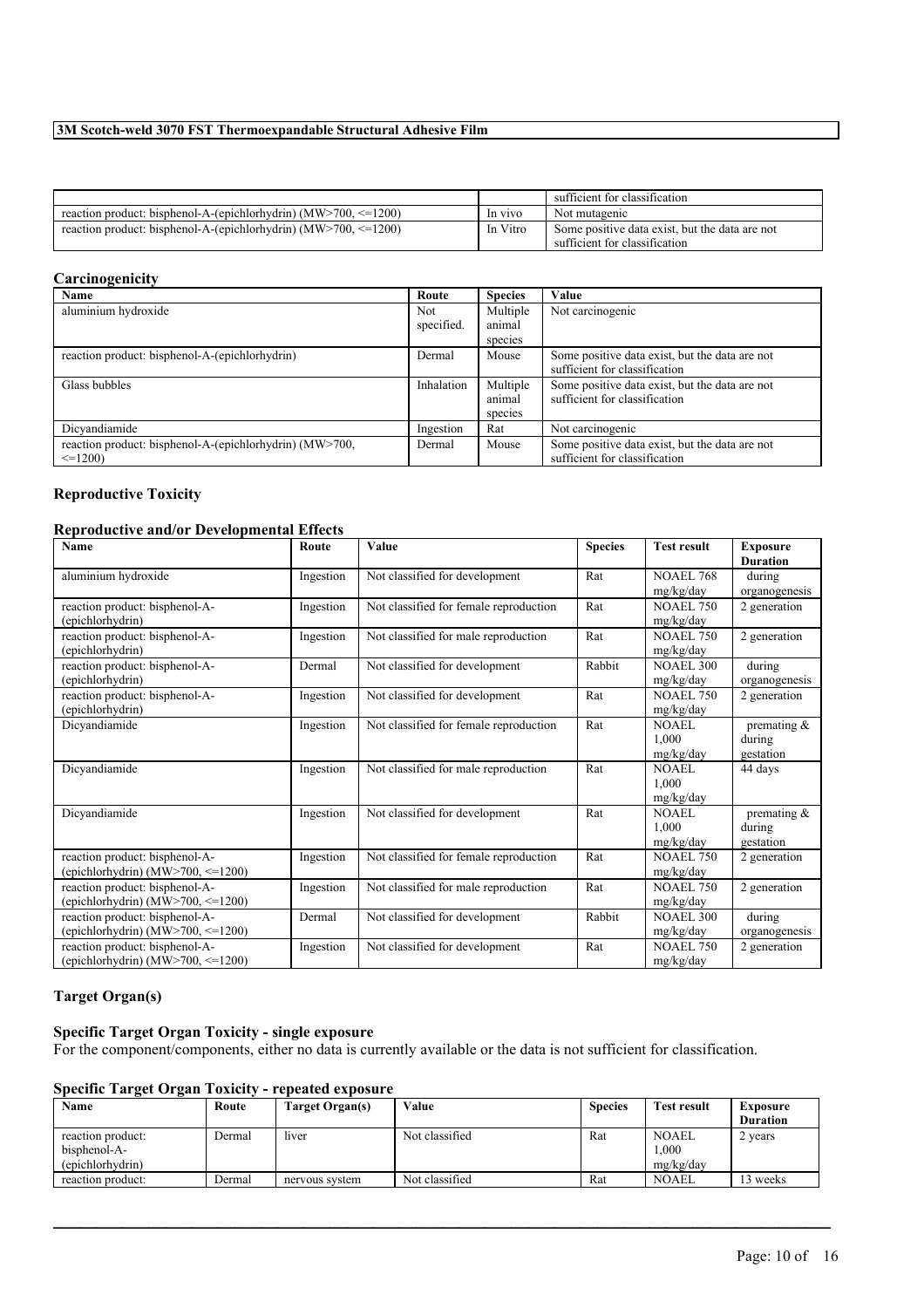| bisphenol-A-<br>(epichlorhydrin)                                                 |            |                                                                                                                            |                |       | 1,000<br>mg/kg/day                 |                          |
|----------------------------------------------------------------------------------|------------|----------------------------------------------------------------------------------------------------------------------------|----------------|-------|------------------------------------|--------------------------|
| reaction product:<br>bisphenol-A-<br>(epichlorhydrin)                            | Ingestion  | auditory system  <br>heart   endocrine<br>system  <br>hematopoietic<br>system   liver   eyes  <br>kidney and/or<br>bladder | Not classified | Rat   | NOAEL<br>1,000<br>mg/kg/day        | 28 days                  |
| Glass bubbles                                                                    | Inhalation | respiratory system                                                                                                         | Not classified | Human | NOAEL not<br>available             | occupational<br>exposure |
| Dicyandiamide                                                                    | Ingestion  | kidney and/or<br>bladder                                                                                                   | Not classified | Rat   | <b>NOAEL</b><br>6,822<br>mg/kg/day | 13 weeks                 |
| reaction product:<br>bisphenol-A-<br>(epichlorhydrin)<br>$(MW > 700, \leq 1200)$ | Dermal     | liver                                                                                                                      | Not classified | Rat   | NOAEL<br>1,000<br>mg/kg/day        | 2 years                  |
| reaction product:<br>bisphenol-A-<br>(epichlorhydrin)<br>$(MW > 700, \leq 1200)$ | Dermal     | nervous system                                                                                                             | Not classified | Rat   | <b>NOAEL</b><br>1,000<br>mg/kg/day | 13 weeks                 |
| reaction product:<br>bisphenol-A-<br>(epichlorhydrin)<br>$(MW>700, \leq 1200)$   | Ingestion  | auditory system  <br>heart   endocrine<br>system<br>hematopoietic<br>system   liver   eyes  <br>kidney and/or<br>bladder   | Not classified | Rat   | <b>NOAEL</b><br>1,000<br>mg/kg/day | 28 days                  |

### **Aspiration Hazard**

For the component/components, either no data is currently available or the data is not sufficient for classification.

Please contact the address or phone number listed on the first page of the SDS for additional toxicological information **on this material and/or its components.**

# **SECTION 12: Ecological information**

The information below may not agree with the EU material classification in Section 2 and/or the ingredient classifications in Section 3 if specific ingredient classifications are mandated by a competent authority. In addition, statements and data presented in Section 12 are based on UN GHS calculation rules and classifications derived from **3M assessments.**

### **12.1. Toxicity**

No product test data available.

| <b>Material</b>                                       | $CAS \#$   | Organism      | Type         | Exposure  | <b>Test endpoint</b>               | <b>Test result</b> |
|-------------------------------------------------------|------------|---------------|--------------|-----------|------------------------------------|--------------------|
| aluminium hydroxide                                   | 21645-51-2 | Fish other    | Experimental | 96 hours  | No tox obs at lmt<br>of water sol  | $>100$ mg/l        |
| aluminium hydroxide                                   | 21645-51-2 | Green Algae   | Experimental | 72 hours  | No tox obs at lmt<br>lof water sol | $>100$ mg/l        |
| aluminium hydroxide                                   | 21645-51-2 | Water flea    | Experimental | 148 hours | No tox obs at lmt<br>lof water sol | $>100$ mg/l        |
| aluminium hydroxide                                   | 21645-51-2 | Green Algae   | Experimental | 72 hours  | No tox obs at lmt<br>of water sol  | $100$ mg/l         |
| Phenol-formaldehyde<br>polymer, glycidyl ether        | 28064-14-4 | lGolden Orfe  | Experimental | 96 hours  | LC50                               | $5.7$ mg/l         |
| Phenol-formaldehyde<br>polymer, glycidyl ether        | 28064-14-4 | Water flea    | Experimental | 148 hours | EC50                               | $3.5$ mg/l         |
| reaction product:<br>bisphenol-A-<br>(epichlorhydrin) | 25068-38-6 | Rainbow trout | Estimated    | 96 hours  | LC50                               | $2 \text{ mg/l}$   |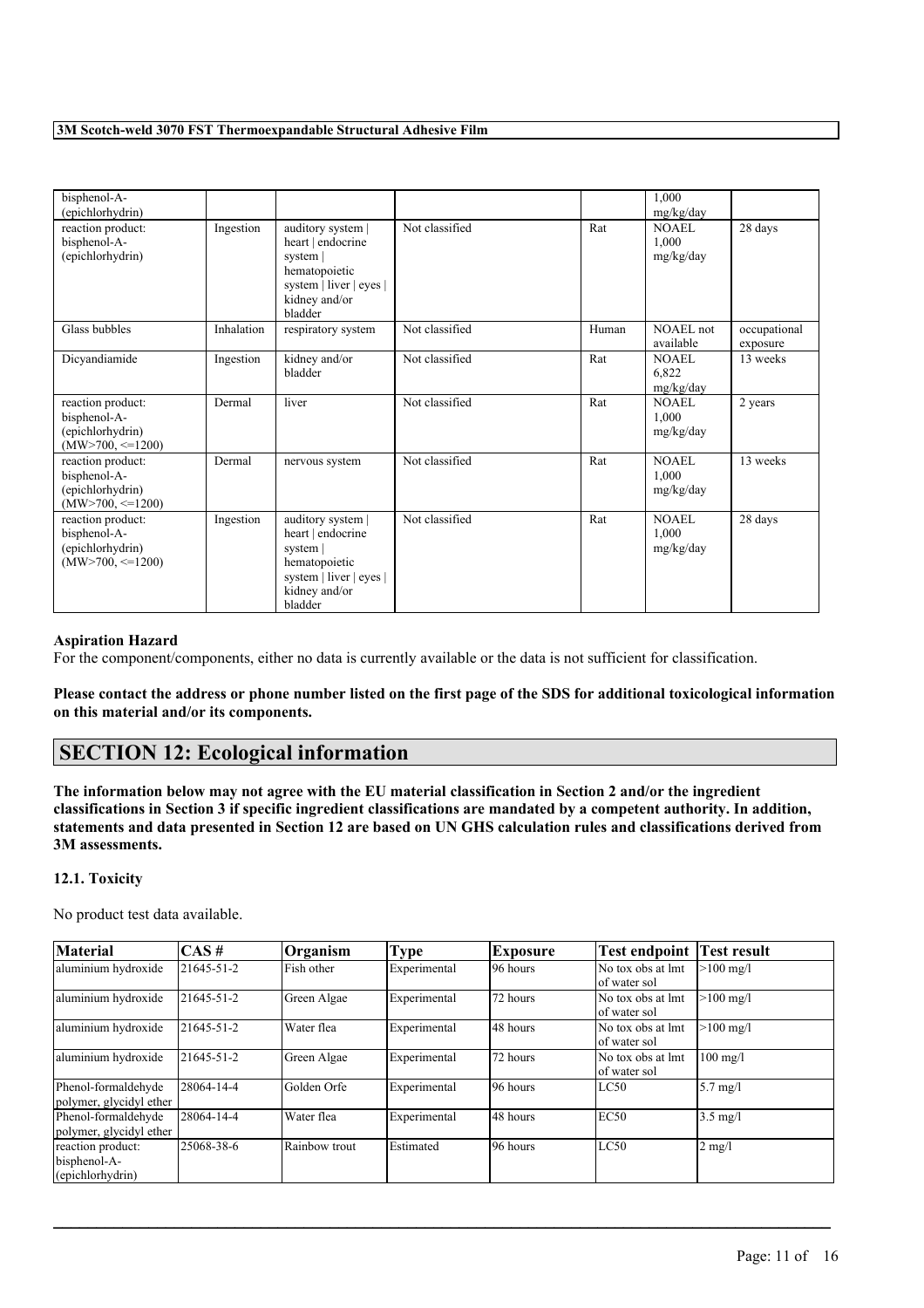| reaction product:<br>bisphenol-A-<br>(epichlorhydrin)                                                                           | 25068-38-6     | Water flea    | Estimated                                                   | 48 hours | LC50        | $1.8$ mg/l             |
|---------------------------------------------------------------------------------------------------------------------------------|----------------|---------------|-------------------------------------------------------------|----------|-------------|------------------------|
| reaction product:<br>bisphenol-A-<br>(epichlorhydrin)                                                                           | 25068-38-6     | Green Algae   | Experimental                                                | 72 hours | EC50        | $>11$ mg/l             |
| reaction product:<br>bisphenol-A-<br>(epichlorhydrin)                                                                           | 25068-38-6     | Green Algae   | Experimental                                                | 72 hours | <b>NOEC</b> | $4.2$ mg/l             |
| reaction product:<br>bisphenol-A-<br>(epichlorhydrin)                                                                           | 25068-38-6     | Water flea    | Experimental                                                | 21 days  | <b>NOEC</b> | $0.3$ mg/l             |
| Glass bubbles                                                                                                                   | 65997-17-3     | Green algae   | Experimental                                                | 72 hours | <b>EC50</b> | $>1,000$ mg/l          |
| Glass bubbles                                                                                                                   | 65997-17-3     | Water flea    | Experimental                                                | 72 hours | <b>EC50</b> | $>1,000 \text{ mg/l}$  |
| Glass bubbles                                                                                                                   | 65997-17-3     | Zebra Fish    | Experimental                                                | 96 hours | LC50        | $>1,000 \text{ mg/l}$  |
| Glass bubbles                                                                                                                   | 65997-17-3     | Green algae   | Experimental                                                | 72 hours | NOEC        | $>=1,000 \text{ mg/l}$ |
| 2-Propenenitrile,<br>polymer with 1,3-<br>butadiene, carboxy-<br>terminated, polymers<br>with bisphenol A and<br>epichlorhydrin | 68610-41-3     |               | Data not available<br>or insufficient for<br>classification |          |             |                        |
| reaction product:<br>bisphenol-A-<br>(epichlorhydrin)<br>$(MW>700, \le 1200)$                                                   | 25068-38-6     |               | Data not available<br>or insufficient for<br>classification |          |             |                        |
| 4.4'<br>Methylenediphenylene<br>bis(dimethylurea)                                                                               | 10097-09-3     | Green algae   | Experimental                                                | 96 hours | <b>EC50</b> | 29.4 mg/l              |
| $4,4'$ -<br>Methylenediphenylene<br>bis(dimethylurea)                                                                           | 10097-09-3     | Rainbow trout | Experimental                                                | 96 hours | LC50        | $>30.2$ mg/l           |
| $4,4'$ -<br>Methylenediphenylene<br>bis(dimethylurea)                                                                           | 10097-09-3     | Water flea    | Experimental                                                | 48 hours | <b>EC50</b> | $>39.8$ mg/l           |
| 4.4'<br>Methylenediphenylene<br>bis(dimethylurea)                                                                               | 10097-09-3     | Green algae   | Experimental                                                | 72 hours | <b>NOEC</b> | 5.9 mg/l               |
| Dicyandiamide                                                                                                                   | $461 - 58 - 5$ | Bluegill      | Experimental                                                | 96 hours | LC50        | $>1,000$ mg/l          |
| Dicyandiamide                                                                                                                   | $461 - 58 - 5$ | Green algae   | Experimental                                                | 72 hours | <b>EC50</b> | $>1,000$ mg/l          |
| Dicyandiamide                                                                                                                   | $461 - 58 - 5$ | Water flea    | Experimental                                                | 48 hours | <b>EC50</b> | $3,177 \text{ mg/l}$   |
| Dicyandiamide                                                                                                                   | 461-58-5       | Green algae   | Experimental                                                | 72 hours | <b>NOEC</b> | $310$ mg/l             |
| Dicyandiamide                                                                                                                   | $461 - 58 - 5$ | Water flea    | Experimental                                                | 21 days  | <b>NOEC</b> | $25$ mg/l              |
| 3,7-Dinitroso-1,3,5,7-<br>tetraazabicyclo[3.3.1]n<br>onane                                                                      | $101 - 25 - 7$ |               | Data not available<br>or insufficient for<br>classification |          |             |                        |

# **12.2. Persistence and degradability**

| <b>Material</b>                                | CAS Nbr    | <b>Test type</b>                  | <b>Duration</b> | <b>Study Type</b>         | Test result   Protocol                                                                                                      |                              |
|------------------------------------------------|------------|-----------------------------------|-----------------|---------------------------|-----------------------------------------------------------------------------------------------------------------------------|------------------------------|
| aluminium hydroxide                            | 21645-51-2 | Data not availbl-<br>insufficient |                 |                           | IN/A                                                                                                                        |                              |
| Phenol-formaldehyde<br>polymer, glycidyl ether | 28064-14-4 | Laboratory<br>Biodegradation      | 28 days         | CO <sub>2</sub> evolution | $10-16\%$ CO <sub>2</sub><br>levolution/THC 1sturm or CO2<br><b>O2</b> evolution<br>(does not pass)<br>$10$ -day<br>window) | <b>IOECD 301B - Modified</b> |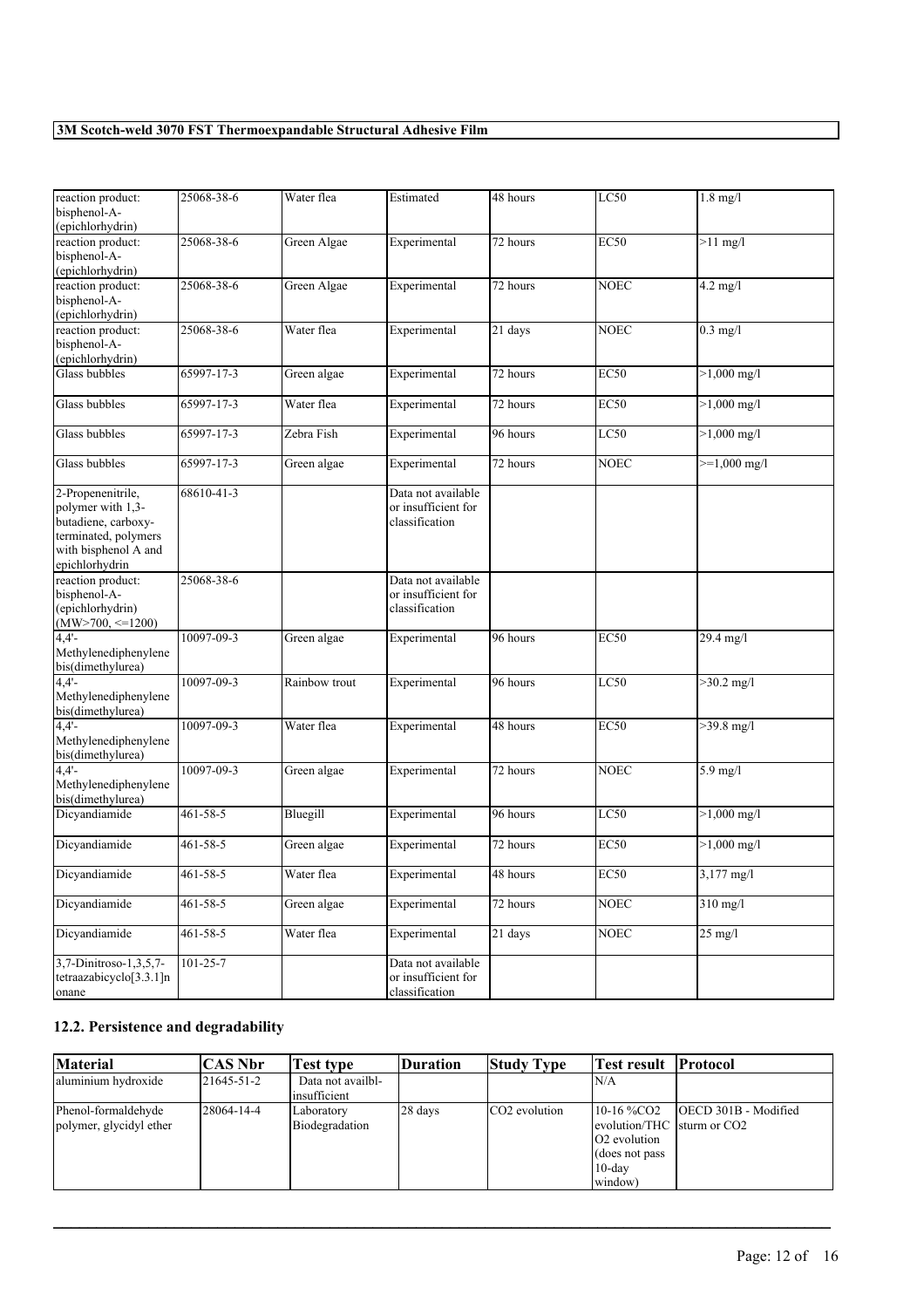| reaction product: bisphenol- 25068-38-6<br>A-(epichlorhydrin)                                                              |                | Experimental<br>Hydrolysis        |         | Hydrolytic half-life              | 117 hours $(t)$<br>1/2)   | Other methods                                    |
|----------------------------------------------------------------------------------------------------------------------------|----------------|-----------------------------------|---------|-----------------------------------|---------------------------|--------------------------------------------------|
| reaction product: bisphenol- 25068-38-6<br>A-(epichlorhydrin)                                                              |                | Experimental<br>Biodegradation    | 28 days | <b>BOD</b>                        | 5 %BOD/COD                | OECD 301F - Manometric<br>respirometry           |
| Glass bubbles                                                                                                              | 65997-17-3     | Data not availbl-<br>insufficient |         |                                   | N/A                       |                                                  |
| 2-Propenenitrile, polymer<br>with 1,3-butadiene,<br>carboxy-terminated,<br>polymers with bisphenol A<br>and epichlorhydrin | 68610-41-3     | Data not availbl-<br>insufficient |         |                                   | N/A                       |                                                  |
| reaction product: bisphenol- 25068-38-6<br>A-(epichlorhydrin)<br>$(MW>700 \le = 1200)$                                     |                | Estimated<br>Biodegradation       | 28 days | <b>BOD</b>                        | $7\%$<br><b>BOD/ThBOD</b> | OECD 301C - MITI test (I)                        |
| 4,4'-Methylenediphenylene<br>bis(dimethylurea)                                                                             | 10097-09-3     | Experimental<br>Biodegradation    | 28 days | CO <sub>2</sub> evolution         | 31 % weight               | OECD 301B - Modified<br>sturm or CO <sub>2</sub> |
| Dicvandiamide                                                                                                              | 461-58-5       | Experimental<br>Biodegradation    | 28 days | Dissolv. Organic<br>Carbon Deplet | $0\%$ weight              | OECD 301E - Modified<br><b>OECD</b> Scre         |
| 3,7-Dinitroso-1,3,5,7-<br>tetraazabicyclo <sup>[3.3.1]</sup> nonan<br>e                                                    | $101 - 25 - 7$ | Experimental<br>Biodegradation    | 28 days | <b>BOD</b>                        | 64 % weight               | OECD 301C - MITI test (I)                        |

### **12.3 : Bioaccumulative potential**

| <b>Material</b>                                                                                                            | Cas No.        | <b>Test type</b>                                            | <b>Duration</b> | <b>Study Type</b>                | <b>Test result</b> | Protocol                                          |
|----------------------------------------------------------------------------------------------------------------------------|----------------|-------------------------------------------------------------|-----------------|----------------------------------|--------------------|---------------------------------------------------|
| aluminium hydroxide                                                                                                        | 21645-51-2     | Data not available<br>or insufficient for<br>classification | N/A             | N/A                              | N/A                | N/A                                               |
| Phenol-formaldehyde<br>polymer, glycidyl ether                                                                             | 28064-14-4     | Data not available<br>or insufficient for<br>classification | N/A             | N/A                              | N/A                | N/A                                               |
| reaction product:<br>bisphenol-A-<br>(epichlorhydrin)                                                                      | 25068-38-6     | Experimental<br><b>Bioconcentration</b>                     |                 | Log Kow                          | 3.242              | Other methods                                     |
| Glass bubbles                                                                                                              | 65997-17-3     | Data not available<br>or insufficient for<br>classification | N/A             | N/A                              | N/A                | N/A                                               |
| 2-Propenenitrile, polymer<br>with 1,3-butadiene,<br>carboxy-terminated,<br>polymers with bisphenol A<br>and epichlorhydrin | 68610-41-3     | Data not available<br>or insufficient for<br>classification | N/A             | N/A                              | N/A                | N/A                                               |
| reaction product:<br>bisphenol-A-<br>(epichlorhydrin)<br>$(MW > 700, \leq 1200)$                                           | 25068-38-6     | Estimated<br>Bioconcentration                               |                 | <b>Bioaccumulation</b><br>factor | $\overline{7.4}$   | Other methods                                     |
| 4,4'-Methylenediphenylene<br>bis(dimethylurea)                                                                             | 10097-09-3     | Experimental<br><b>Bioconcentration</b>                     |                 | Log Kow                          | 1.14               | Other methods                                     |
| Dicyandiamide                                                                                                              | $461 - 58 - 5$ | <b>Experimental BCF-</b><br>Carp                            | 42 days         | Bioaccumulation<br>factor        | $\leq 3.1$         | OECD 305C-Bioaccum<br>degree fish                 |
| 3,7-Dinitroso-1,3,5,7-<br>tetraazabicyclo <sup>[3.3.1]</sup> nonan<br>e                                                    | $101 - 25 - 7$ | Estimated<br>Bioconcentration                               |                 | Log Kow                          | $-1.7$             | Estimated: Octanol-water<br>partition coefficient |

 $\mathcal{L}_\mathcal{L} = \mathcal{L}_\mathcal{L} = \mathcal{L}_\mathcal{L} = \mathcal{L}_\mathcal{L} = \mathcal{L}_\mathcal{L} = \mathcal{L}_\mathcal{L} = \mathcal{L}_\mathcal{L} = \mathcal{L}_\mathcal{L} = \mathcal{L}_\mathcal{L} = \mathcal{L}_\mathcal{L} = \mathcal{L}_\mathcal{L} = \mathcal{L}_\mathcal{L} = \mathcal{L}_\mathcal{L} = \mathcal{L}_\mathcal{L} = \mathcal{L}_\mathcal{L} = \mathcal{L}_\mathcal{L} = \mathcal{L}_\mathcal{L}$ 

### **12.4. Mobility in soil**

Please contact manufacturer for more details

### **12.5. Results of the PBT and vPvB assessment**

This material does not contain any substances that are assessed to be a PBT or vPvB

### **12.6. Other adverse effects**

No information available.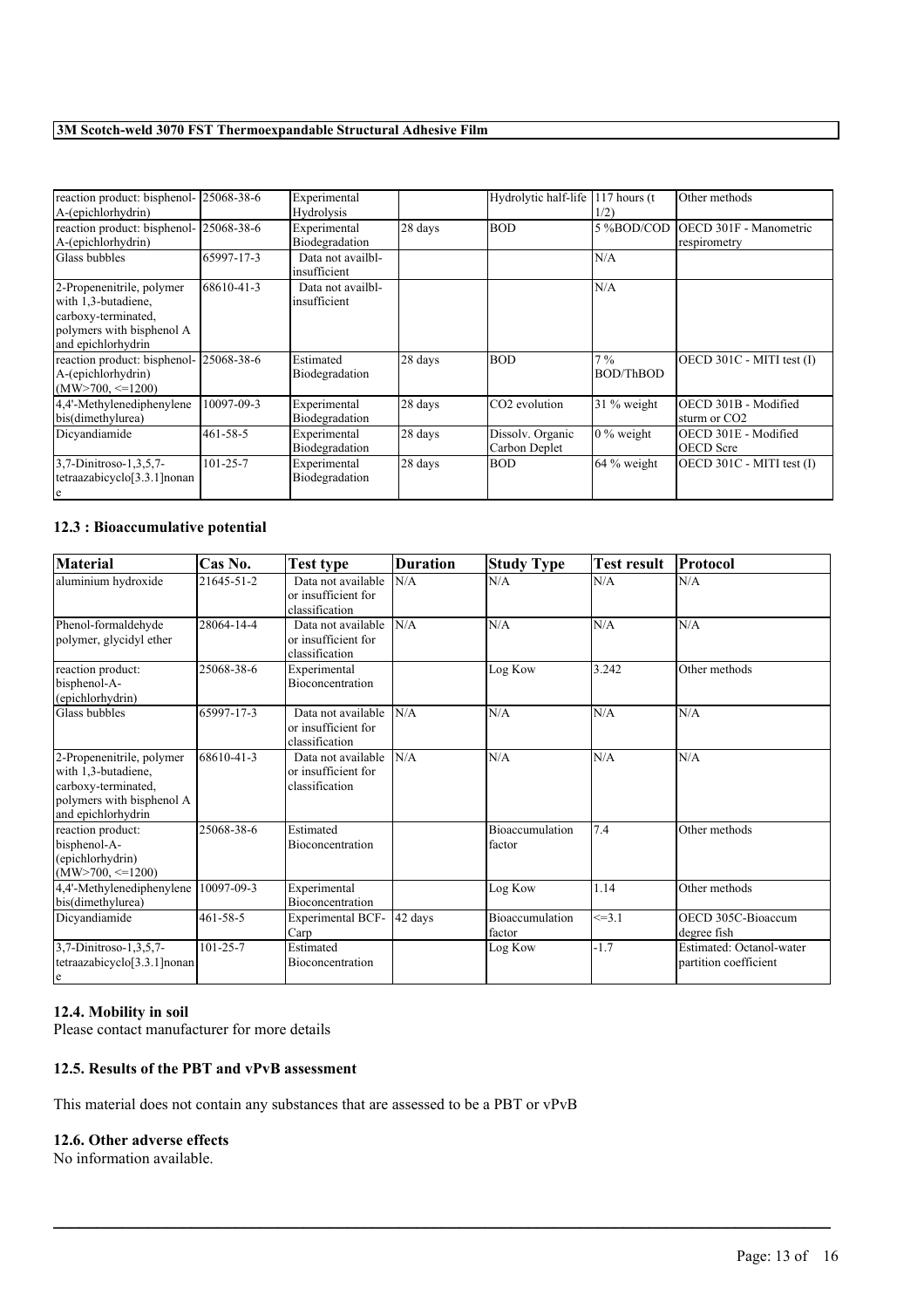# **SECTION 13: Disposal considerations**

### **13.1 Waste treatment methods**

Dispose of contents/ container in accordance with the local/regional/national/international regulations.

Dispose of completely cured (or polymerized) material in a permitted industrial waste facility. As a disposal alternative, incinerate uncured product in a permitted waste incineration facility. Proper destruction may require the use of additional fuel during incineration processes. Combustion products will include halogen acid (HCl/HF/HBr). Facility must be capable of handling halogenated materials. Empty drums/barrels/containers used for transporting and handling hazardous chemicals (chemical substances/mixtures/preparations classified as Hazardous as per applicable regulations) shall be considered, stored, treated & disposed of as hazardous wastes unless otherwise defined by applicable waste regulations. Consult with the respective regulating authorities to determine the available treatment and disposal facilities.

The coding of a waste stream is based on the application of the product by the consumer. Since this is out of the control of 3M, no waste code(s) for products after use will be provided. Please refer to the European Waste Code (EWC - 2000/532/EC and amendments) to assign the correct waste code to your waste stream. Ensure national and/or regional regulations are complied with and always use a licensed waste contractor.

### **EU waste code (product as sold)**

08 04 09\* Waste adhesives and sealants containing organic solvents or other dangerous substances 20 01 27\* Paint, inks, adhesives and resins containing dangerous substances

# **SECTION 14: Transportation information**

FS-9100-3676-3

### **Component 1**

**ADR/RID:** UN3077, ENVIRONMENTALLY HAZARDOUS SUBSTANCE, SOLID, N.O.S., (EPOXY RESIN), 9, III, (-), ENVIRONMENTALLY HAZARDOUS, ADR Classification Code: M7.

**IMDG-CODE:** UN3077, ENVIRONMENTALLY HAZARDOUS SUBSTANCE, SOLID, N.O.S., (EPOXY RESIN), 9, III, IMDG-Code segregation code: NONE, Marine Pollutant, (EPOXY RESIN), EMS: FA,SF.

**ICAO/IATA:** UN3077, ENVIRONMENTALLY HAZARDOUS SUBSTANCE, SOLID, N.O.S., (EPOXY RESIN), 9, III, fish and tree marking may be required  $($  > 5kg/l).

**Component 2**

**ADR/RID:** UN1845, CARBON DIOXID, SOLID, AS COOLANT, --. **IMDG-CODE:** UN1845, CARBON DIOXIDE, SOLID, (DRY ICE), AS COOLANT(FORBIDDEN FOR SEA EXCEPT FOR SHORT EUROPEAN FERRYCROSSINGS), 9., IMDG-Code segregation code: NONE, longer distance allowed in Reefer Container, EMS: FC,SV. **ICAO/IATA:** UN1845, CARBON DIOXIDE, SOLID, 9..

# **SECTION 15: Regulatory information**

**15.1. Safety, health and environmental regulations/legislation specific for the substance or mixture**

**Carcinogenicity**

**Ingredient CAS Nbr Classification Regulation** 3,7-Dinitroso-1,3,5,7-tetraazabicyclo[3.3.1]nonane 101-25-7 Gr. 3: Not classifiable International Agency

 $\mathcal{L}_\mathcal{L} = \mathcal{L}_\mathcal{L} = \mathcal{L}_\mathcal{L} = \mathcal{L}_\mathcal{L} = \mathcal{L}_\mathcal{L} = \mathcal{L}_\mathcal{L} = \mathcal{L}_\mathcal{L} = \mathcal{L}_\mathcal{L} = \mathcal{L}_\mathcal{L} = \mathcal{L}_\mathcal{L} = \mathcal{L}_\mathcal{L} = \mathcal{L}_\mathcal{L} = \mathcal{L}_\mathcal{L} = \mathcal{L}_\mathcal{L} = \mathcal{L}_\mathcal{L} = \mathcal{L}_\mathcal{L} = \mathcal{L}_\mathcal{L}$ 

for Research on Cancer

**15.2. Chemical Safety Assessment**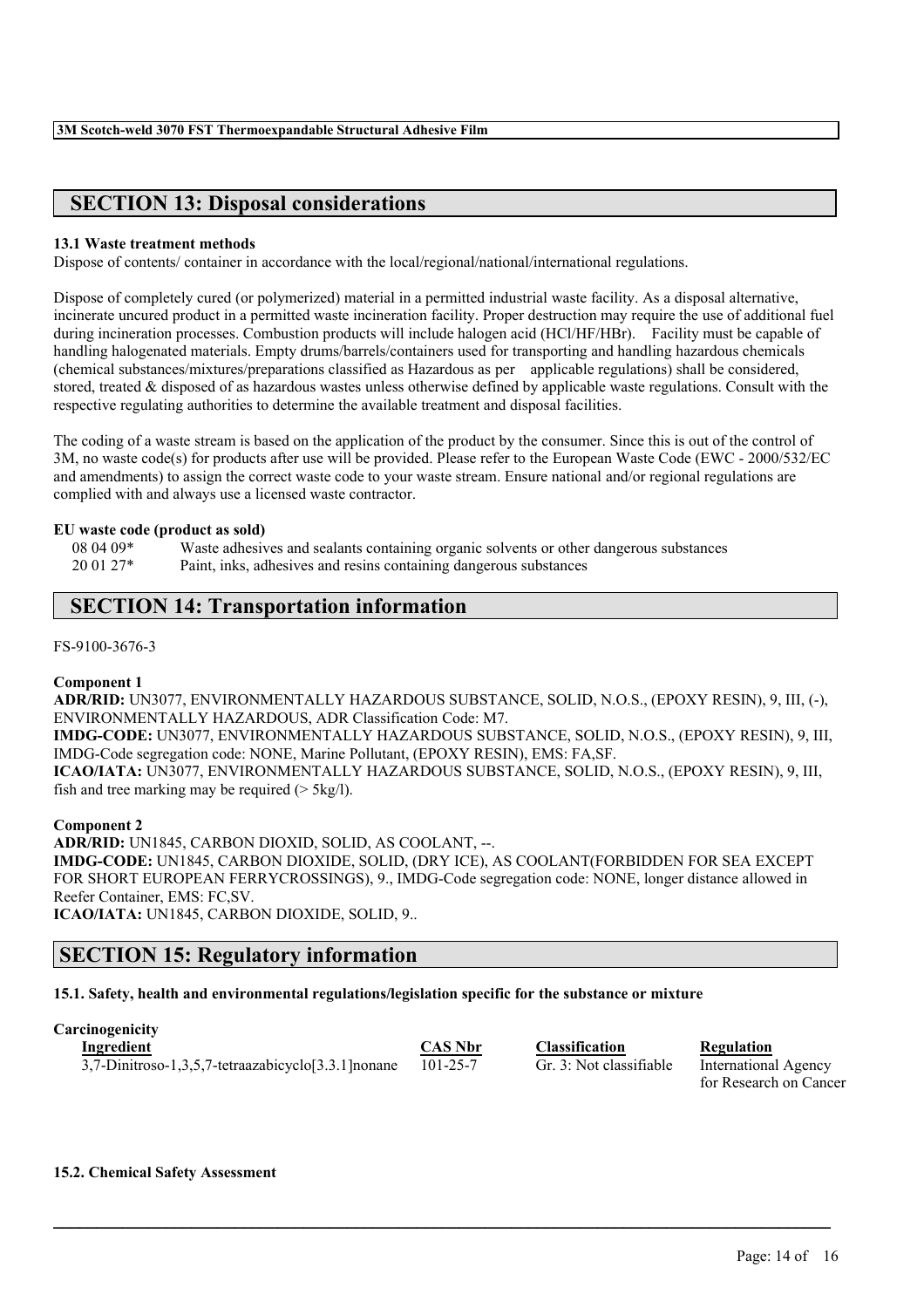A chemical safety assessment has not been carried out for this mixture. Chemical safety assessments for the contained substances may have been carried out by the registrants of the substances in accordance with Regulation (EC) No 1907/2006, as amended.

# **SECTION 16: Other information**

### **List of relevant H statements**

| H <sub>242</sub> | Heating may cause a fire.                                                  |
|------------------|----------------------------------------------------------------------------|
| H302             | Harmful if swallowed.                                                      |
| H315             | Causes skin irritation.                                                    |
| H317             | May cause an allergic skin reaction.                                       |
| H319             | Causes serious eye irritation.                                             |
| H334             | May cause allergy or asthma symptoms or breathing difficulties if inhaled. |
| H411             | Toxic to aquatic life with long lasting effects.                           |

### **Revision information:**

CLP: Ingredient table information was modified.

- Label: CLP Classification information was modified.
- Label: CLP Environmental Hazard Statements information was modified.

Label: CLP Percent Unknown information was deleted.

Label: CLP Percent Unknown information was modified.

Label: CLP Precautionary - Prevention information was modified.

Label: CLP Precautionary - Response information was modified.

Label: Graphic information was modified.

Label: Signal Word information was modified.

Section 3: Composition/ Information of ingredients table information was modified.

Section 5: Fire - Advice for fire fighters information information was modified.

Section 5: Hazardous combustion products table information was modified.

Section 6: Accidental release clean-up information information was modified.

Section 6: Accidental release personal information information was modified.

Section 7: Precautions safe handling information information was modified.

Section 8: Occupational exposure limit table information was modified.

Section 8: Personal Protection - Respiratory Information information was modified.

Section 8: Respiratory protection - recommended respirators guide information was added.

Section 8: Respiratory protection - recommended respirators information information was added.

Section 09: Color information was added.

Section 09: Odor information was added.

Sections 3 and 9: Odour, colour, grade information information was deleted.

Section 11: Acute Toxicity table information was modified.

Section 11: Carcinogenicity Table information was modified.

Section 11: Germ Cell Mutagenicity Table information was modified.

Section 11: Health Effects - Inhalation information information was modified.

Section 11: Reproductive and/or Developmental Effects text information was deleted.

Section 11: Reproductive Toxicity Table information was modified.

Section 11: Respiratory Sensitization Table information was modified.

Section 11: Serious Eye Damage/Irritation Table information was modified.

Section 11: Skin Corrosion/Irritation Table information was modified.

Section 11: Skin Sensitization Table information was modified.

Section 11: Target Organs - Repeated Table information was modified.

Section 12: Component ecotoxicity information information was modified.

Section 12: Persistence and Degradability information information was modified.

 $\mathcal{L}_\mathcal{L} = \mathcal{L}_\mathcal{L} = \mathcal{L}_\mathcal{L} = \mathcal{L}_\mathcal{L} = \mathcal{L}_\mathcal{L} = \mathcal{L}_\mathcal{L} = \mathcal{L}_\mathcal{L} = \mathcal{L}_\mathcal{L} = \mathcal{L}_\mathcal{L} = \mathcal{L}_\mathcal{L} = \mathcal{L}_\mathcal{L} = \mathcal{L}_\mathcal{L} = \mathcal{L}_\mathcal{L} = \mathcal{L}_\mathcal{L} = \mathcal{L}_\mathcal{L} = \mathcal{L}_\mathcal{L} = \mathcal{L}_\mathcal{L}$ 

Section 12:Bioccumulative potential information information was modified.

Section 13: 13.1. Waste disposal note information was modified.

Section 15: Chemical Safety Assessment information was added.